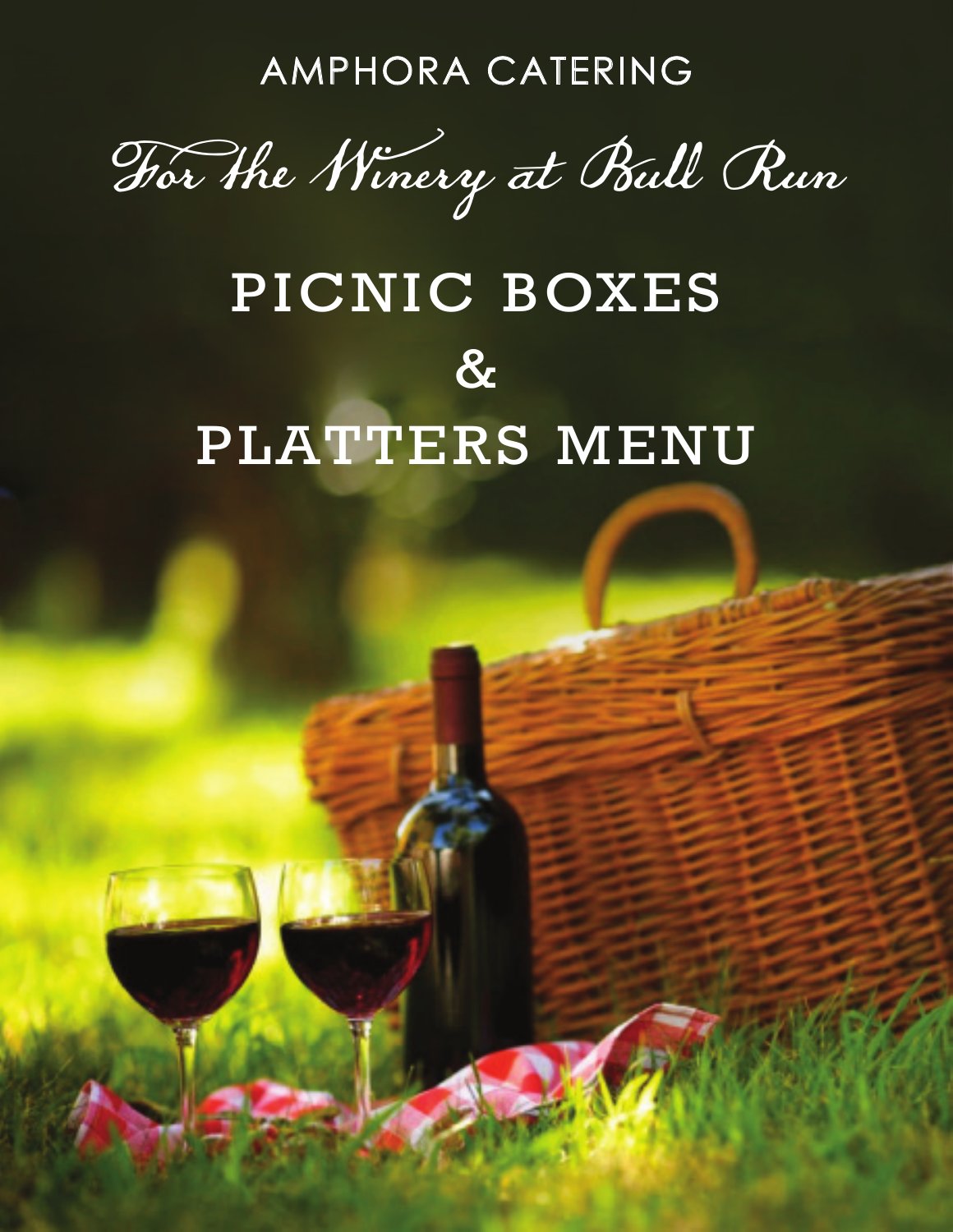## PICNIC POLICY

#### Monday - Thursday ~ \$100 Minimum Order for Complimentary Delivery Friday - Sunday ~ \$100 Minimum Order for Complimentary Delivery

A delicious picnic lunch and a glass of wine in a beautiful vineyard setting, is one of life's greatest pleasures. We encourage you to spend the afternoon enjoying our fabulous wines and delicious food by Amphora Catering.

You may picnic on our grounds or inside the winery building. Place your order with Amphora 24 hours in advance of your visit (48 hours for a Sunday visit), and it will be available for pickup upon your arrival, hassle free! No outside food will be permitted in the Winery building area, or the attached covered patios. Only food purchased at the winery from Amphora's Picnic Menu will be permitted in those spaces.

Amphora's picnic menus are best paired with TWABR wines that you may purchase that same day, or call ahead to schedule a private tasting with our Winery Staff. No outside alcoholic beverages are permitted. Soft beverages, juices and bottled water are available for purchase on site for your convenience.

Amphora offers upscale personal picnic boxes, and a selection of gourmet platters to share. All picnics are ready to enjoy with appropriate disposables, serving utensils, and delivery to the Winery! Platters options are available for 10 guests and up. Personal picnic boxes serve 1.

Contact Amphora Catering for a custom proposal for your group. cateringsales@amphoragroup.com, 703-938-3800 EXT 1, Monday-Friday, 9AM-6PM

#### AMPHORA CATERING OFFERS FULL SERVICE STAFFED EVENTS FOR YOUR WEDDING, SOCIAL, OR CORPORATE EVENT AT THE WINERY AT BULL RUN.

PLANNING A WEDDING? CONTACT OUR SPECIAL EVENTS DEPARTMENT AT CATERINGSALES@AMPHORAGROUP.COM 703-938-3800 EXT 1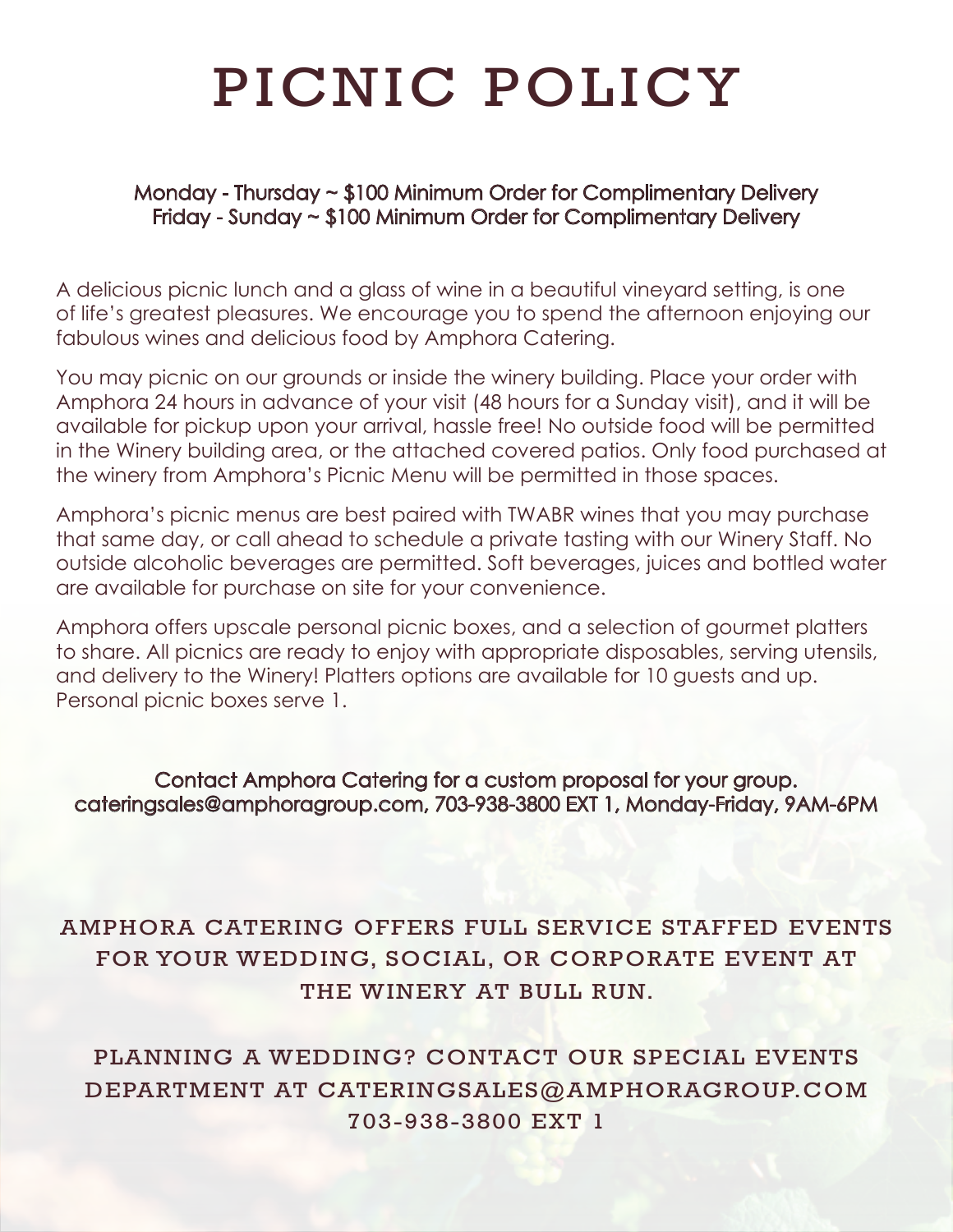### PRE ORDER PICNIC BOXES

The Generals Club

\$26 Choice of Our Picnic Style Wraps (Choose One)

- Chicken Caesar Wrap
- Veggie Roasted Red Pepper Hummus
	- Tuna Sun Dried Tomato
- Buffalo Chicken Wrap with Blue Cheese
	- Turkey BLT with Avocado

Includes Delectable Homemade Pepper Kettle Chips and Penne Pasta Salad

The Ms Lilly Lee

\$26 Choice of our Artisan Assorted Flat Bread Sandwiches (Choose One)

• Honey Dijon Chicken

- Rare Roast Beef with Caramelized Onions and a Dijon Horseradish Spread
- Caprese with Fresh Mozzarella, Pesto, Sliced Tomato, Garnished with Basil Chiffonade

Includes Potato Salad and a Bakery Treat from Amphora Bakery

\$27 The Ring Carter

Choice of One of Our Epicurean Sandwiches Served on Assorted Artisan Breads with Mesclun and a Fresh Sliced Tomato

• Roast Beef with Arugula and Refreshing Lemon Basil Mayonnaise • Italian Grinder with Prosciutto, Genoa Salami, Ham, Provolone, Pimiento, Shaved Red Onions and Italian Vinaigrette

• Turkey Sub with Smoked Gouda and Chipotle Mayonnaise

Includes Whole Fruit and Side Salad

HOT FOOD OPTIONS AND CUSTOM MENUS ARE AVAILABLE WITH SPACE RESERVATIONS AMPHORA CATERING OFFERS FULL SERVICE STAFFED EVENTS FOR YOUR WEDDING, SOCIAL, OR CORPORATE EVENT AT THE WINERY AT BULL RUN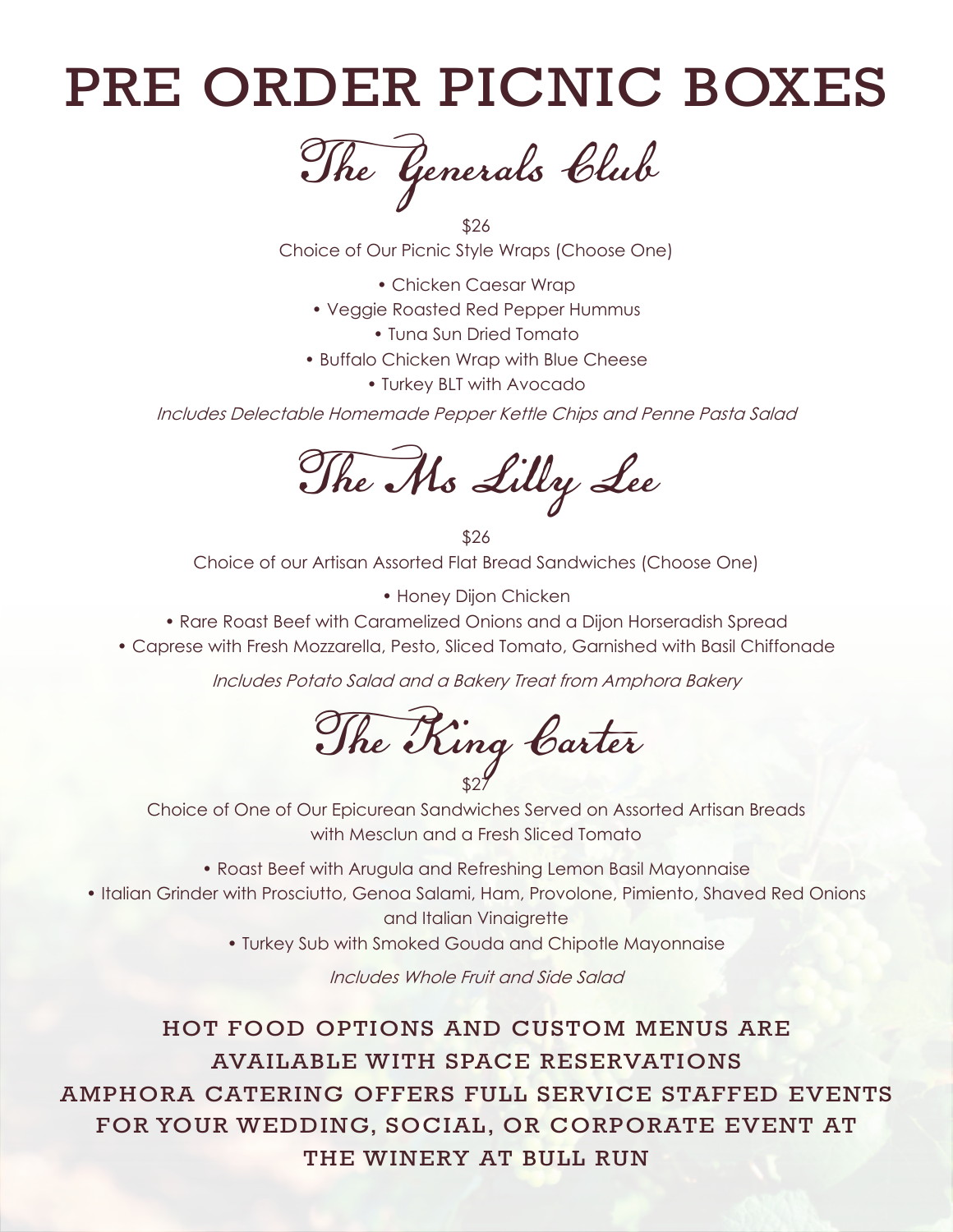### PRE ORDER PICNIC BOX MENU

The Mediterranean

\$26

- Chicken Orzo Pasta Salad
- Artisan Asiago Cheese Roll
- Dessert from Amphora Bakery

The Battlefield

\$39 • Amphora Mixed Grill with Chicken

- Asian Marinated Flank Steak • Old Bay Shrimp
- Balsamic Grilled Vegetables
- Parmesan Crusted Potatoes
- Dessert from Amphora Bakery

The Stonebridge

\$26 • Mixed Field Greens with Grilled Chicken or Grilled Salmon (\$27)

- Lemon Thyme Vinaigrette
	- Whole Grain Roll
	- Fresh Whole Fruit
- Dessert from Amphora Bakery

The Bistro Box

\$28 • Assorted Gourmet Cheeses

- Crisp Vegetable Crudites
	- Seasonal Fruits
	- Assorted Crackers

The Trio Tasting

\$22

- A Finger Sandwich Trio with Shrimp Salad
	- Tarragon Chicken Salad • Albacore Tuna Salad
	- Green Bean Potato Salad

Kids Picnic Fun

\$11 • Cream Cheese & Strawberry Jam Roll Up • Box of Raisins

• Dessert from Amphora Bakery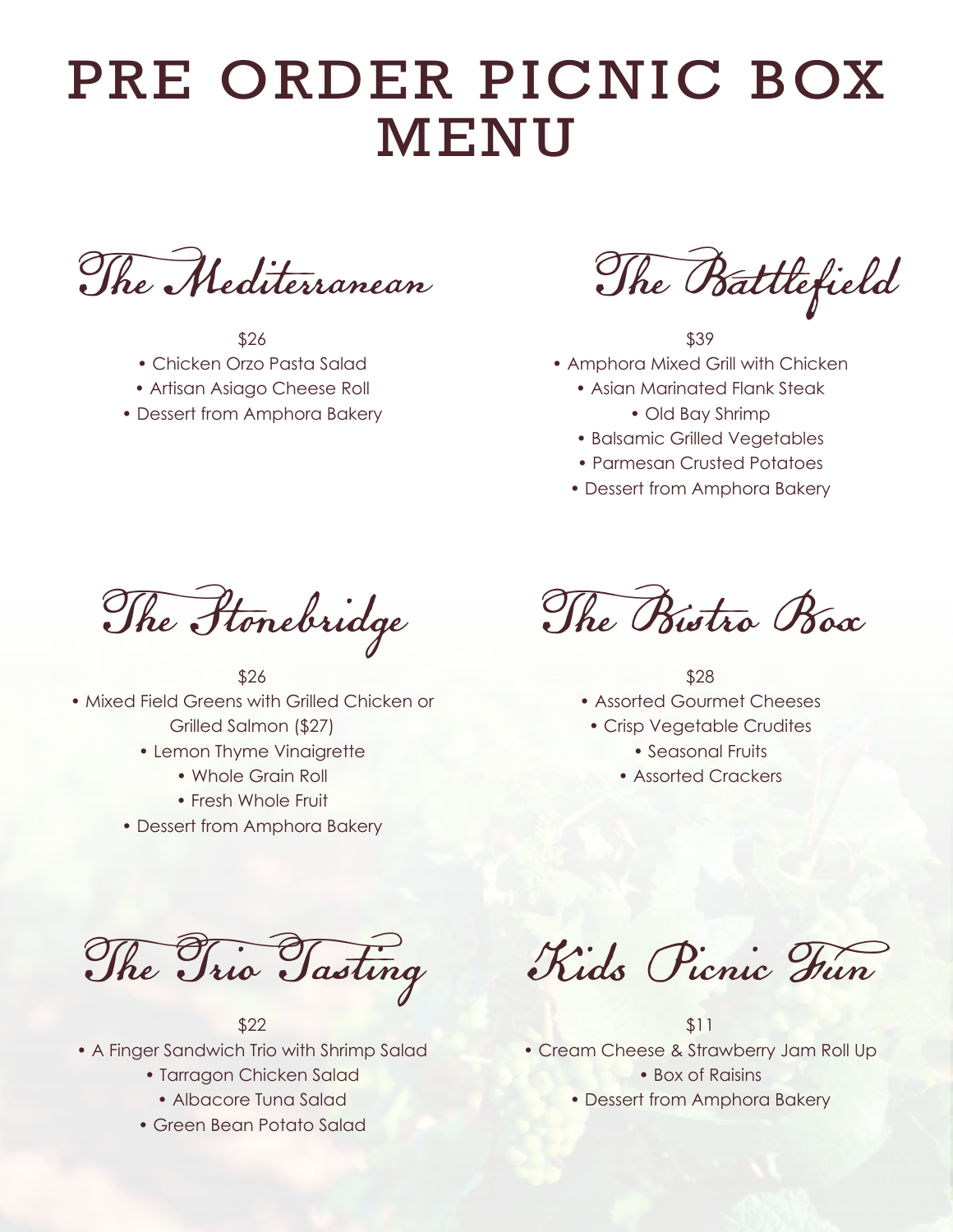## PICNIC WITH FRIENDS

Platters Serve Approximately 10 guests

Crudité Display Served with Your Choice of Dip Trio - \$126

Caramelized Onion Dip, Classic Hummus, Roasted Red Pepper Hummus, Black Olive Hummus, Creamy Roasted Red Pepper Dip, Pesto, and Peppercorn Ranch

Fresh Seasonal Fruit Platter - \$145

A Tempting Array of Fresh Seasonal Fruits Sliced and Served with Your Choice of Raspberry Yogurt or Honey Yogurt for Dipping

Elegant International Cheese Display

Draped with Dried Fruit & Nuts - \$175

Served with Sliced Baguette and Assorted Gourmet Crackers

Italian Antipasto Display - \$260

Amazing Assortment of Genoa Salami, Pepperoncini, Prosciutto, Fresh Mozzarella, Provolone, Marinated Roasted Vegetables, Artichoke Hearts, Kalamata Olives. Accompanied by Toasted Crostini, and Sliced Baguette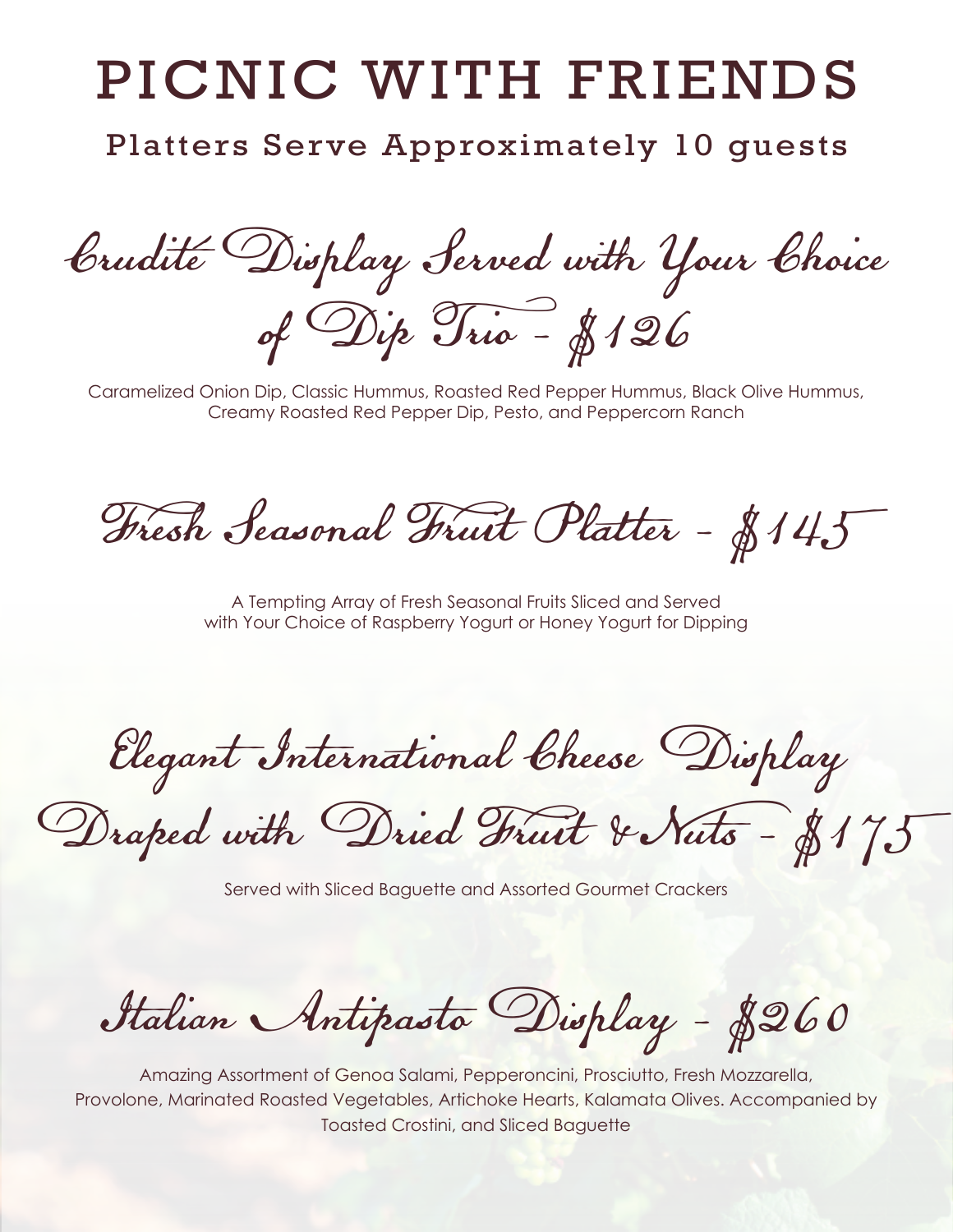### PICNIC WITH FRIENDS

#### continued

Mediterranean Grilled Vegetables with Aged Balsamic Drizzle - \$175

With Zucchini, Squash, Portabella Mushrooms, Carrot, Eggplant, Sweet Onion, Fennel, Tri Color Peppers, and Asparagus, Served Room Temperature

Middle Eastern Platter - \$110

Baba Ghanoush, Hummus, Tabbouleh, and Couscous Surrounded by Lightly Toasted Pita

Pinwheel Platter - \$175

Assorted Pinwheel Wraps to Include Ham and Cheese, Turkey and Cheese, and Vegetarian

Lounging on Hillwood Platter - \$175

Mexican 7 Layer Dip with Tri-Color Tortilla Chips, Creamy Spinach Dip with Pita Triangles, Assorted Amphora Bakery Desserts Including Fresh Baked Cookies, Brownies, and Our Most Popular Bakery Bars

Snack & Salad - \$195

Build Your Own Salad, Snack, or Wrap! Featuring a Bowl of Mixed Greens, Your Choice of Buffalo Chicken Pieces or Grilled Chicken Pieces, Mini Tortilla Wraps, Celery, and Carrot Sticks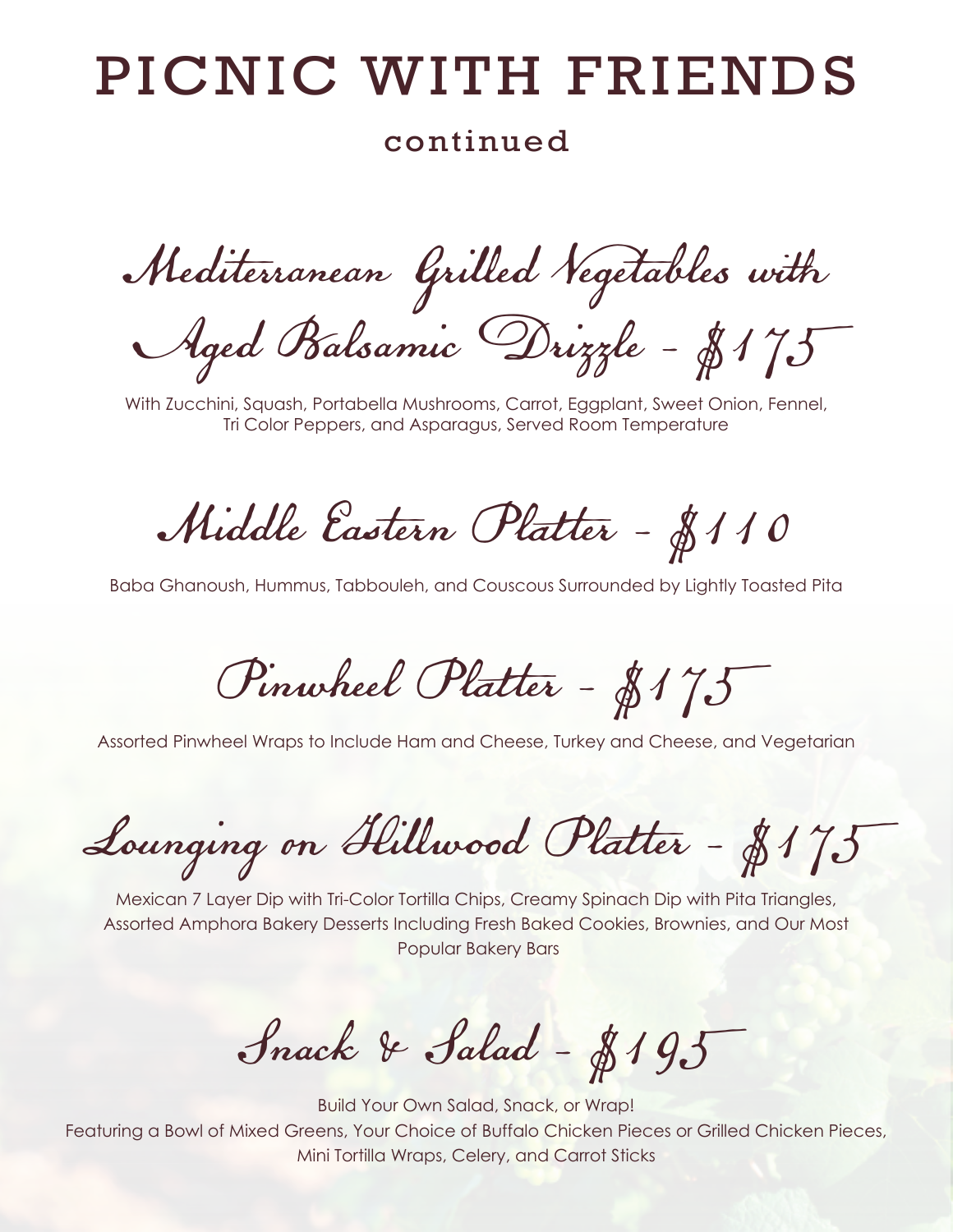#### PICNIC WITH FRIENDS continued

Summer Roll Trio Platter - \$225

Featuring a Trio of Summer Rolls to Include: Vegetarian Summer Roll with Mixed Field Greens, Gorgonzola Cheese, Fresh Raspberries and a Raspberry Balsamic Dipping Sauce, Vietnamese Shrimp Summer Roll with Peanut Dipping Sauce, and an Asian Chicken Summer Roll with Sesame Ginger Dipping Sauce

Mediterranean Mezze Platter - \$200

Featuring Stuffed Grape Leaves, Falafel, Hummus, Olives, Pita Chips, and Mini Pita Pockets

Brunching On the Lawn - \$200

An Assortment of Mini Bagels and a Trio of Cream Cheeses to Include: Smoked Salmon, Chive, and Plain Cream Cheeses Served with Fresh Fruit Salad and Your Choice of Raspberry Flavored Honey Flavored Greek Yogurt Dipping Sauces

Love is Sweet - \$110

(Requires 48 Hour Notice) ~ A Variety of Bite Size Cupcakes by Amphora Bakery Including: Red Velvet, Chocolate, and Vanilla Variety of Cookies to Include: Oatmeal Raisin, Chocolate Chip, and Chocolate Decadence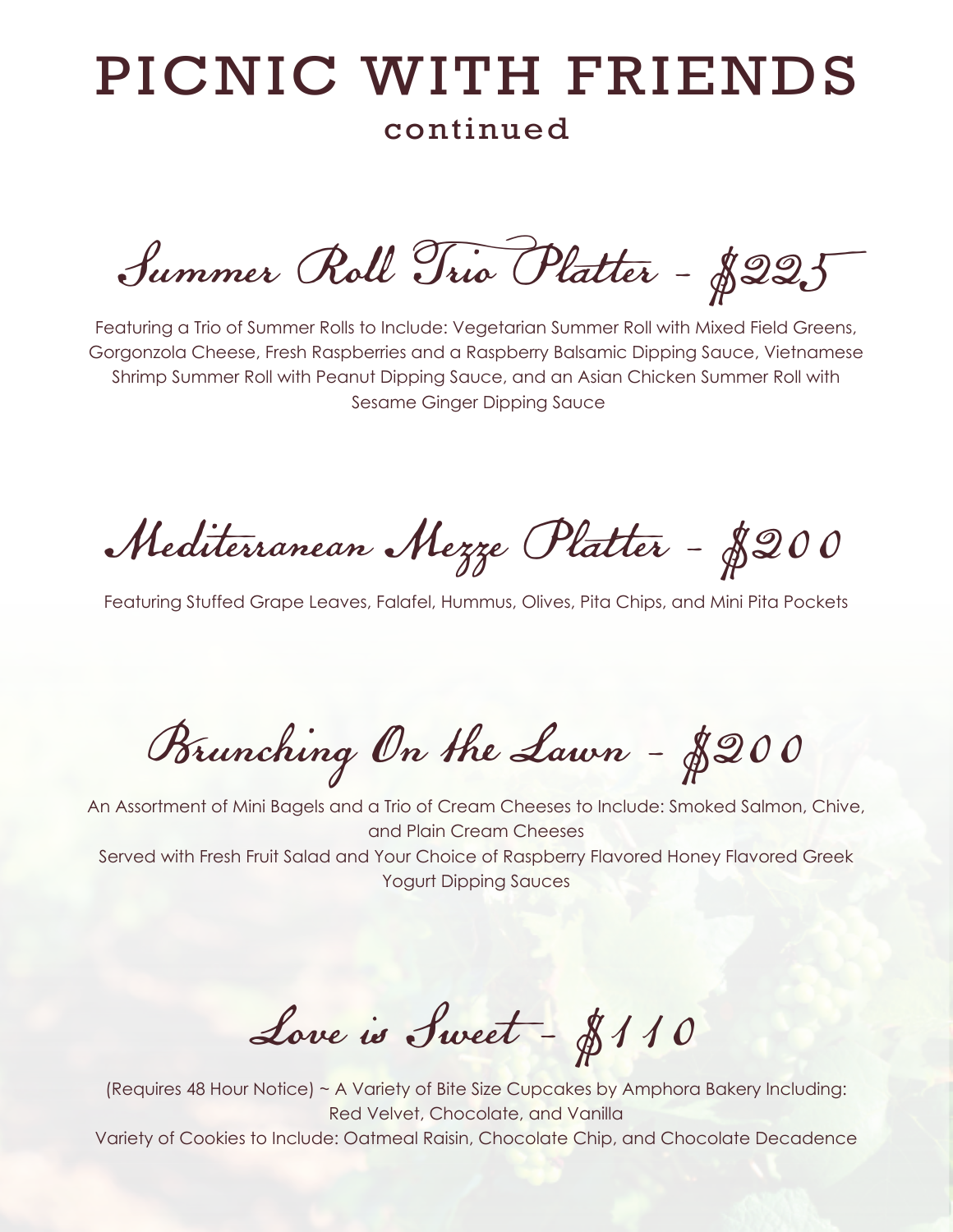### PICNIC EVENTS

Platters Serve Approximately 25 guests

Crudité Display Served with Your Choice of Dip Trio - \$275

Caramelized Onion Dip, Classic Hummus, Roasted Red Pepper Hummus, Black Olive Hummus, Creamy Roasted Red Pepper Dip, Pesto, and Peppercorn Ranch

Fresh Seasonal Fruit Platter - \$315

A Tempting Array of Fresh Seasonal Fruits Sliced and Served with Your Choice of Raspberry Yogurt or Honey Yogurt for Dipping

Elegant International Cheese Display

Draped w/Dried Fruit & Nuts - \$375

Served with Sliced Baguette and Assorted Gourmet Crackers

Italian Antipasto Display - \$475

Amazing Assortment of Genoa Salami, Pepperoncini, Prosciutto, Fresh Mozzarella, Provolone, Marinated Roasted Vegetables, Artichoke Hearts, and Kalamata Olives Accompanied by Toasted Crostini and Sliced Baguette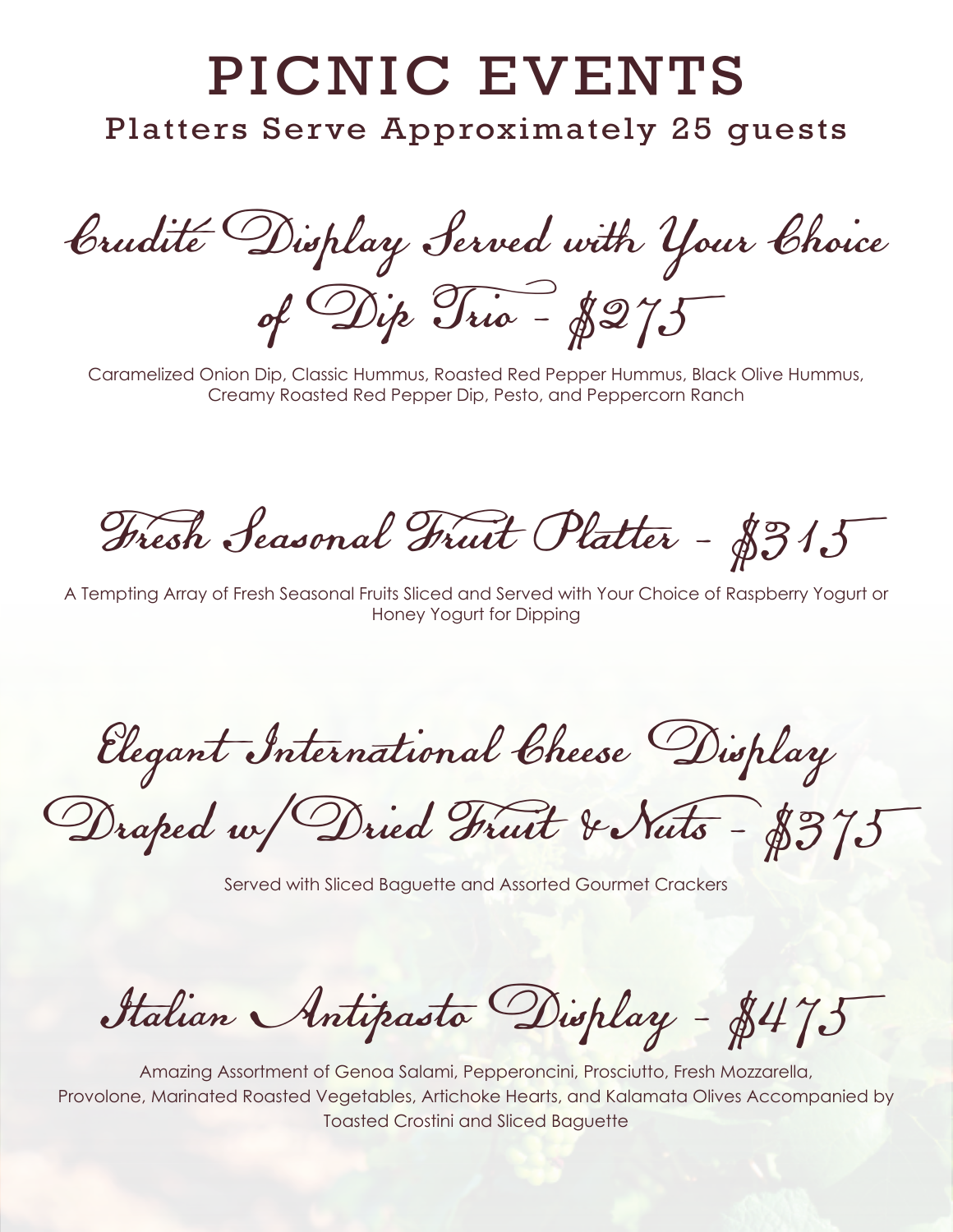# PICNIC EVENTS

#### continued

Mediterranean Grilled Vegetables with Aged Balsamic Drizzle - \$375

With Zucchini, Squash, Portabella Mushrooms, Carrot, Eggplant, Sweet Onion, Fennel, Tri Color Peppers, and Asparagus Served Room Temperature

Middle Eastern Platter - \$235

Baba Ghanoush, Hummus, Tabbouleh, and Couscous Surrounded by Lightly Toasted Pita

Pinwheel Platter - \$375

Assorted Pinwheel Wraps to Include Ham and Cheese, Turkey and Cheese, and Vegetarian

Peppercorn Beef Tenderloin - \$720

(May Require 48 Hour Notice) ~ Thinly Sliced and Served with Horseradish Cream, Mini Rolls, and Seasonal Roast Vegetable Garnish

Maple Glazed Virginia Ham - \$400

Served with Home Made Cranberry Chutney, Honey Mustard, and Miniature Artisan Rolls